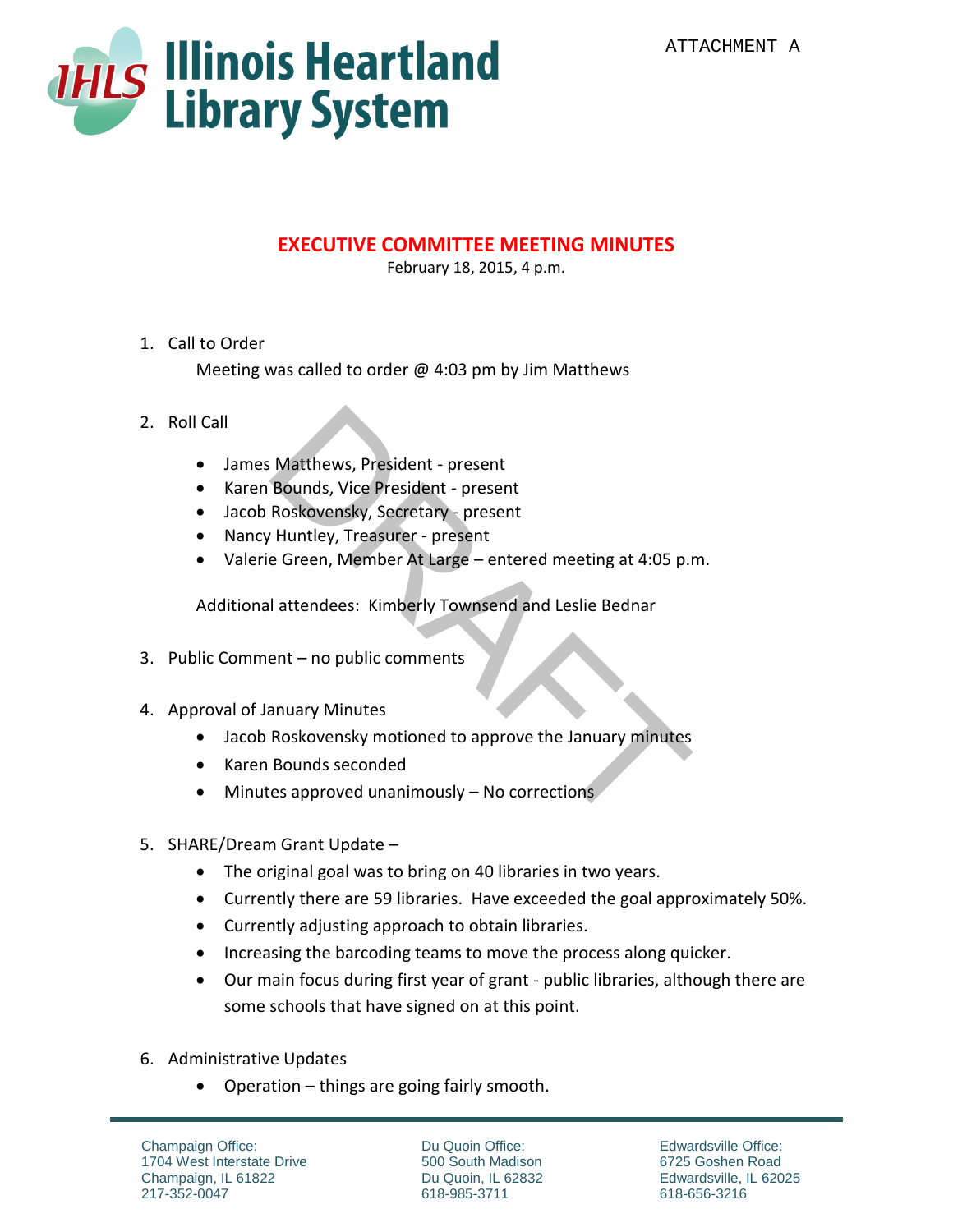

- Enhancements designed to help member libraries: --Delivery Text Alert Systems – this is going well, mainly for delivery use, but may be used for weather emergencies. --Delivery Help Desk Software – we should see this soon.
- Met today with MOBIUS representatives today to look at our deliver operations.
- Facilities Getting bids currently for roof replacements in Champaign. May include in budget for FY2016 under capital fund.
- Grants At first blush, Governor Rauner's budget proposal has a 10% cut in library grants.
- **Staffing** 
	- Will add soon a one fulltime professional Metadata Cataloguer
	- Reposting the position Web Administrator who will be located in the Edwardsville office.
	- Currently have a new HR Assistant Lori Knabe
	- Will also will hire a few more drivers
	- New Insurance broker consideration LIRA will present information to executive team this spring.
- Question: A vendor contacted us about a new process for background checks for member libraries. Are there funds available? Heard that RAILS has available funds. Answer/Leslie: RAILS subsidizes process this with funds they have available already through a subsidized membership in an HR organization. ties – Getting bids currently for roof replacements in Channel in the in budget for FY2016 under capital fund.<br>
S – At first blush, Governor Rauner's budget proposal has<br>
1973.<br>
PRAFT SERVER SURVER SURVER TO USE THE SURVER
- 7. Open Meetings Act (closed session today)
	- Motion to enter closed session called by Jacob Roskovensky, seconded by Karen Bounds; voted= yes - vote was unanimous. Closed session began at 4:27 p.m., and returned to open session at 4:40 p.m.
	- Statement following closed session: Executive Committee discussed movement toward a final settlement of a personnel issue.

Du Quoin Office: 500 South Madison Du Quoin, IL 62832 618-985-3711

Edwardsville Office: 6725 Goshen Road Edwardsville, IL 62025 618-656-3216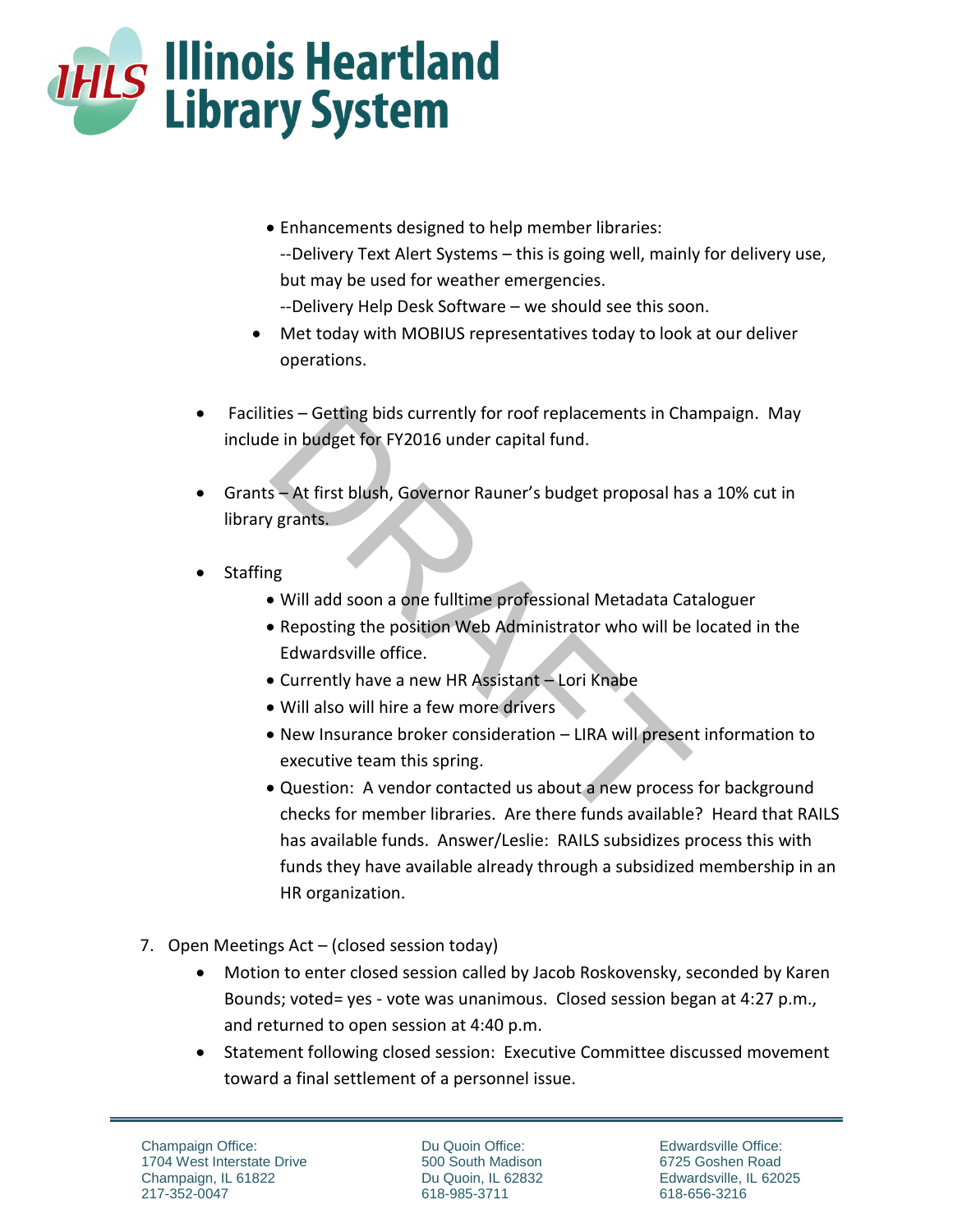

- 8. Committee Updates
	- Membership and Policy Jacob Roskovensky indicated that the Policy committee did not want to change the roll call vote. They preferred the current process of providing roll call at each motion due to members attending from multiple locations.
	- $\bullet$  Finance
		- Meeting moved to Friday of this week not yet held.
	- Personnel
		- No report no meeting this month
	- Facilities
		- No report no meeting this month
	- Long Range Planning
		- No report no meeting held this month
		- Did not hold the last two meetings
- 9. Unfinished Business
- Focus Groups invitations have now been sent out to the member libraries. Currently receiving RSVP's. Compared to Friday of this week – not yet held.<br>
The same of the section of the section of the section<br>
iss –<br>
No report – no meeting this month<br>
Range Planning –<br>
No report - no meeting held this month<br>
Did not hold the l
- 10. Unfinished Business:
	- FY2014 Annual Report All done.
	- Nominating Committee  $-$  scheduled the first meeting for March  $5<sup>th</sup>$ .
	- Focus Group sessions set for March  $9 13$ , at 5 member libraries
	- Bill Payment January 2015
		- No questions Finance will review on Friday.
	- IHLS Voting Policy Roll Call during motions at board meeting. Policy committee recommended that we do not change the current process.

Du Quoin Office: 500 South Madison Du Quoin, IL 62832 618-985-3711